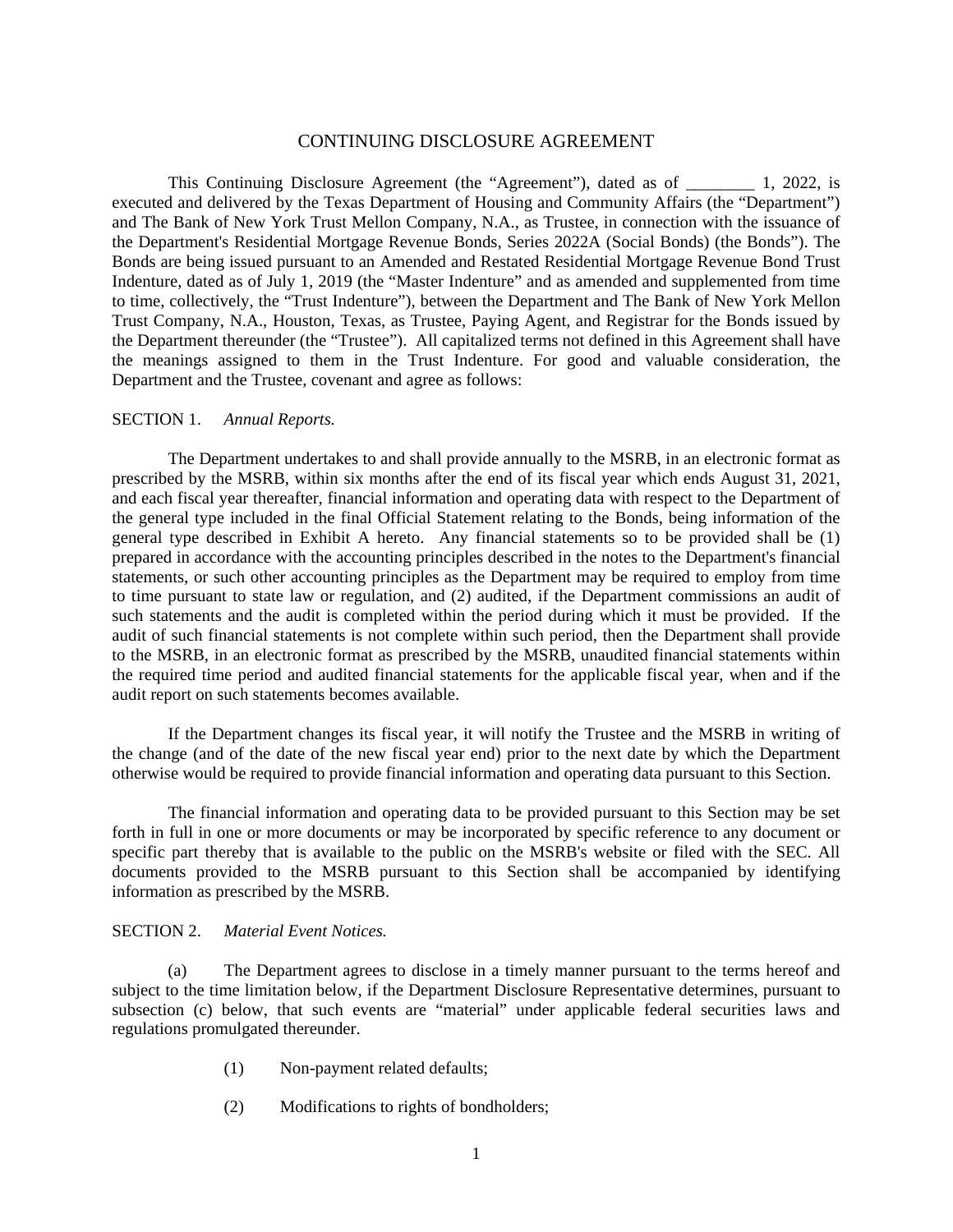- (3) Bond calls, if material, and tender offers;
- (4) Release, substitution, or sale of property securing repayment of the Bonds;
- (5) The consummation of a merger, consolidation, or acquisition involving an obligated person or the sale of all or substantially all of the assets of the obligated person, other than in the ordinary course of business, the entry into a definitive agreement to undertake such an action or the termination of a definitive agreement relating to any such actions, other than pursuant to its terms;
- (6) Appointment of a successor or additional trustee or the change of name of a trustee; and
- (7) Incurrence of a financial obligation of the Department, if material, or agreement to covenants, events of default, remedies, priority rights, or other similar terms of a financial obligation of the Issuer, any of which affect security holders, if material.

(b) The Department agrees to provide notice to the MSRB of any of the following events with respect to the Bonds without regard to whether such event is considered material within the meaning of the federal securities laws

- (1) Principal and interest payment delinquencies;
- (2) Unscheduled draws on debt service reserves reflecting financial difficulties;
- (3) Unscheduled draws on credit enhancements reflecting financial difficulties;
- (4) Substitution of credit or liquidity providers, or their failure to perform;
- (5) Adverse tax opinions or the issuance by the Internal Revenue Service of proposed or final determinations of taxability, Notices of Proposed Issue (IRS Form 5701-TEB) or other material notices or determinations with respect to the tax-exempt status of the Bonds, or other events affecting the tax-exempt status of the Bonds;
- (6) Defeasances;
- (7) Rating changes;
- (8) Bankruptcy, insolvency, receivership or similar event of an obligated person; and
- (9) Default, event of acceleration, termination event, modification of terms, or other similar events under the terms of a financial obligation of the Department, any of which reflect financial difficulties.

For the purposes of the above described event notices, the term "financial obligation" means a (i) debt obligation, (ii) derivative instrument entered into in connection with or pledged as security or a source of payment for, an existing or planned debt obligation, or (iii) a guarantee of (i) or (ii); provided however, that a "financial obligation" shall not include municipal securities as to which a final official statement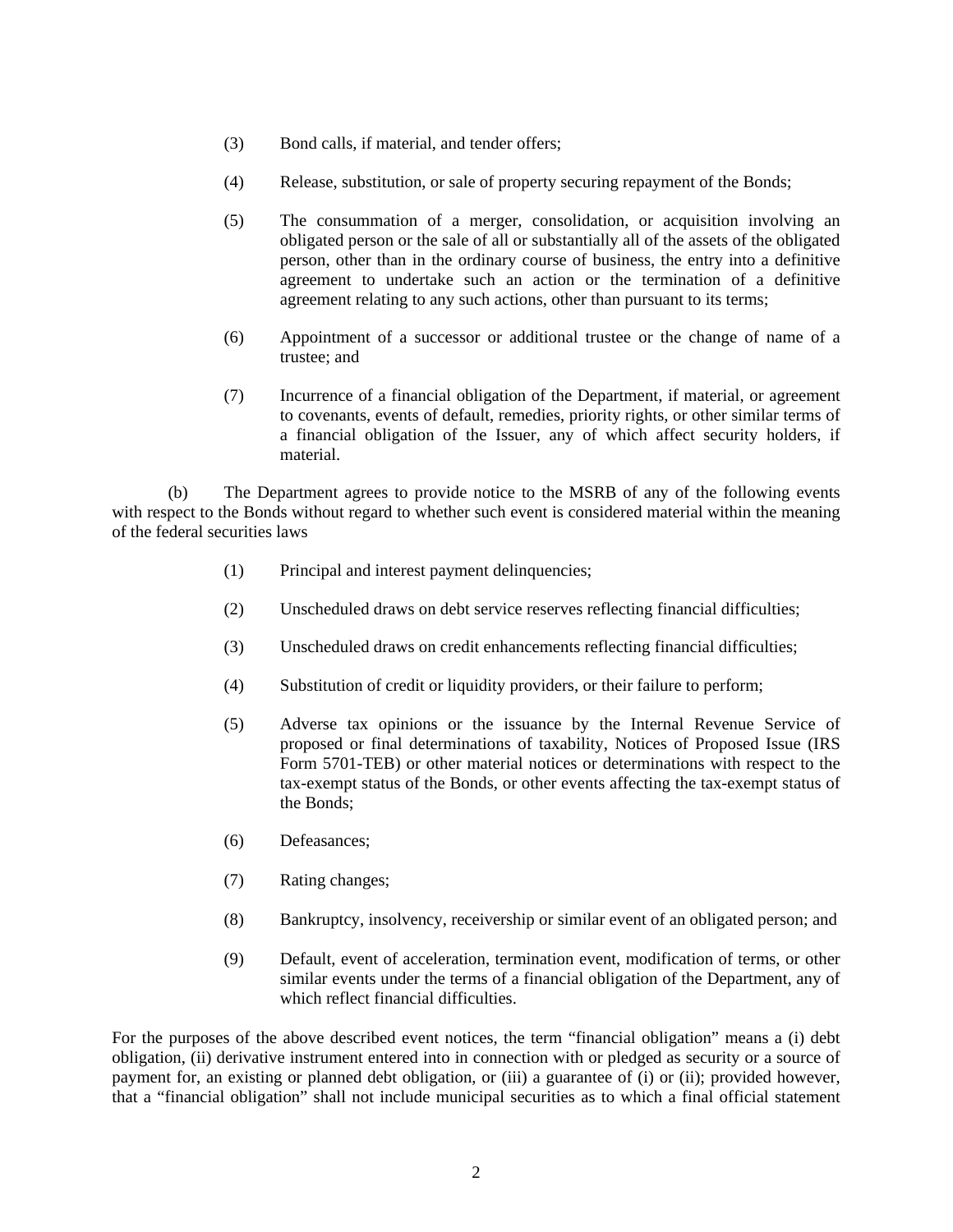has been provided to the MSRB consistent with the Rule. The Department intends the words used in Sections  $2(a)(7)$  and  $2(b)(9)$  and the definition of "financial obligation" to have the meanings ascribed to them in SEC Release No. 34-83885.

The Department shall provide notice of events stated in (a) and (b) immediately above, to the extent required, in a timely manner (but not in excess of ten business days after the occurrence of the event). The Department will also provide timely notice of any failure by the Department to provide annual financial information in accordance with their agreement described above under Section 1. Such notices shall be filed in an electronic format as prescribed by the MSRB.

(c) Whenever the Department obtains knowledge of the occurrence of one of the above events in Section 2(a), whether because of a notice from the Trustee pursuant to subsection (e) or otherwise, the Department Disclosure Representative shall, in a timely manner, determine if such event would constitute material information for Bondholders.

(d) If the Department determines that the occurrence of one of the above events in Section 2(a) is material within the meaning of applicable federal securities laws and regulations promulgated thereunder or an event listed under Section 2(b) has occurred, the Department Disclosure Representative shall promptly file a notice in an electronic format as prescribed by the MSRB of such occurrence with the MSRB. All documents provided to the MSRB pursuant to this Section 2 shall be accompanied by identifying information as prescribed by the MSRB. To the extent permitted by law, notwithstanding the requirements of this subsection, the disclosure of an event described in Section 2(b)(8) and Section  $2(b)(7)$  need not be given earlier than the notice, if any, of the underlying event is given to the Bondholders of affected Bonds pursuant to the Trust Indenture.

(e) The Trustee shall, within three (3) Business Days of a Responsible Officer's obtaining actual knowledge of the occurrence of any of the events enumerated below, notify the Department Disclosure Representative of such event. It is agreed and understood that the Trustee has agreed to give the foregoing notice to the Department as an accommodation to assist it in monitoring the occurrence of such events, but is under no obligation to investigate whether any of such events has occurred. As used above, "actual knowledge" means the actual fact or statement of knowing, without any duty to make any investigation with respect thereto. The Department agrees to and does hereby hold harmless the Trustee and any officer, director, official, employee, agent, or attorney against any and all losses, claims, damages, or liabilities suffered by the Department as a result of a failure by the Trustee to give such notice pursuant to the terms hereof. The Trustee shall notify the Department Disclosure Representative of any of the following events:

- (1) Principal and interest payment delinquencies;
- (2) Non-payment related defaults;
- (3) Unscheduled draws on debt service reserves;
- (4) Unscheduled draws on credit enhancements;
- (5) Substitution of credit or liquidity providers, or their failure to pay principal, interest, or purchase price on the Bonds pursuant to applicable agreements;
- (6) Adverse tax opinions or the issuance by the Internal Revenue Service of proposed or final determinations of taxability, Notices of Proposed Issue (IRS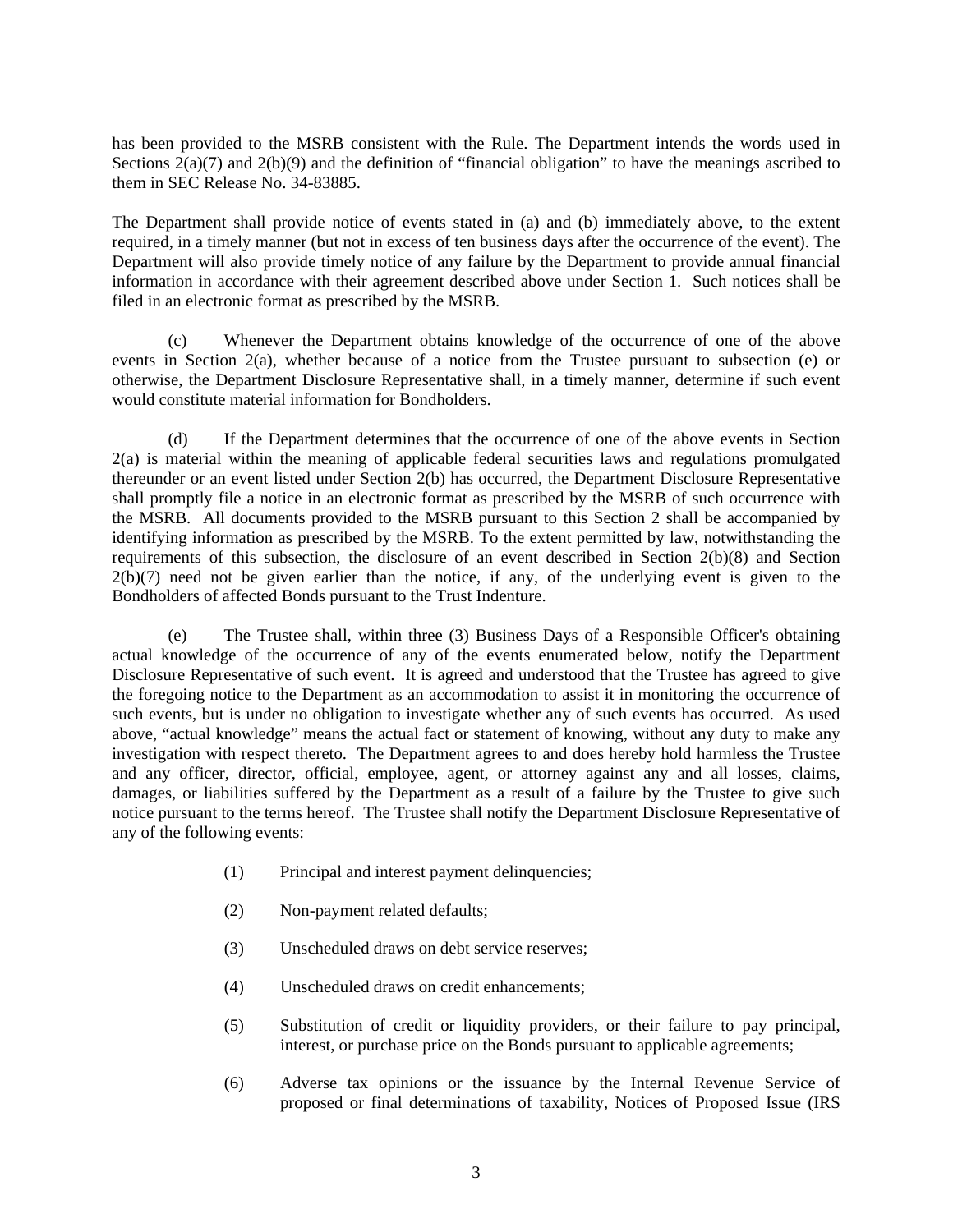Form 5701-TEB) or other material notices or determinations with respect to the tax-exempt status of the Bonds, or other events affecting the tax-exempt status of the Bonds;

- (7) Modifications in the Trust Indenture to the rights of the Bondholders;
- (8) Bond calls (except sinking fund redemptions, if any);
- (9) Defeasances;
- (10) Release, substitution, or sale of property securing repayment of the Bonds;
- (11) Rating changes; and
- (12) Appointment of a successor or additional trustee or the change of name of a trustee.

#### SECTION 3. *Limitations, Disclaimers, and Amendments.*

The Department shall be obligated to observe and perform the covenants specified in this Agreement for so long as, but only for so long as, the Department remains an "obligated person" with respect to the Bonds within the meaning of the Rule, except that the Department in any event will give notice of any deposit made in accordance the Trust Indenture that causes Bonds no longer to be Outstanding.

The provisions of this Agreement are for the sole benefit of (and may be enforced by) the Bondholders and beneficial owners of the Bonds, and nothing in this Agreement, express or implied, shall give any benefit or any legal or equitable right, remedy, or claim hereunder to any other Person. The Department undertakes to provide only the financial information, operating data, financial statements, and notices which it has expressly agreed to provide pursuant to this Agreement and does not hereby undertake to provide any other information that may be relevant or material to a complete presentation of the Department's financial results, condition, or prospects or hereby undertake to update any information provided in accordance with this Agreement or otherwise, except as expressly provided herein. The Department does not make any representation or warranty concerning such information or its usefulness to a decision to invest in or sell Bonds at any future date.

UNDER NO CIRCUMSTANCES SHALL THE DEPARTMENT OR THE TRUSTEE BE LIABLE TO THE BONDHOLDER OR BENEFICIAL OWNER OF ANY BOND OR ANY OTHER PERSON, IN CONTRACT OR TORT, FOR DAMAGES RESULTING IN WHOLE OR IN PART FROM ANY BREACH BY THE DEPARTMENT OR TRUSTEE, RESPECTIVELY, WHETHER NEGLIGENT OR WITHOUT FAULT ON ITS PART, OF ANY COVENANT SPECIFIED IN THIS AGREEMENT, BUT EVERY RIGHT AND REMEDY OF ANY SUCH PERSON, IN CONTRACT OR TORT, FOR OR ON ACCOUNT OF ANY SUCH BREACH SHALL BE LIMITED TO AN ACTION FOR *MANDAMUS* OR SPECIFIC PERFORMANCE. THE TRUSTEE IS UNDER NO OBLIGATION NOR IS IT REQUIRED TO BRING SUCH AN ACTION.

No default by the Department in observing or performing its obligations under this Agreement shall comprise a breach of or default under the Trust Indenture for purposes of any other provision of this Agreement. The Trustee has no obligation or duty to enforce the Department's obligations under this Agreement.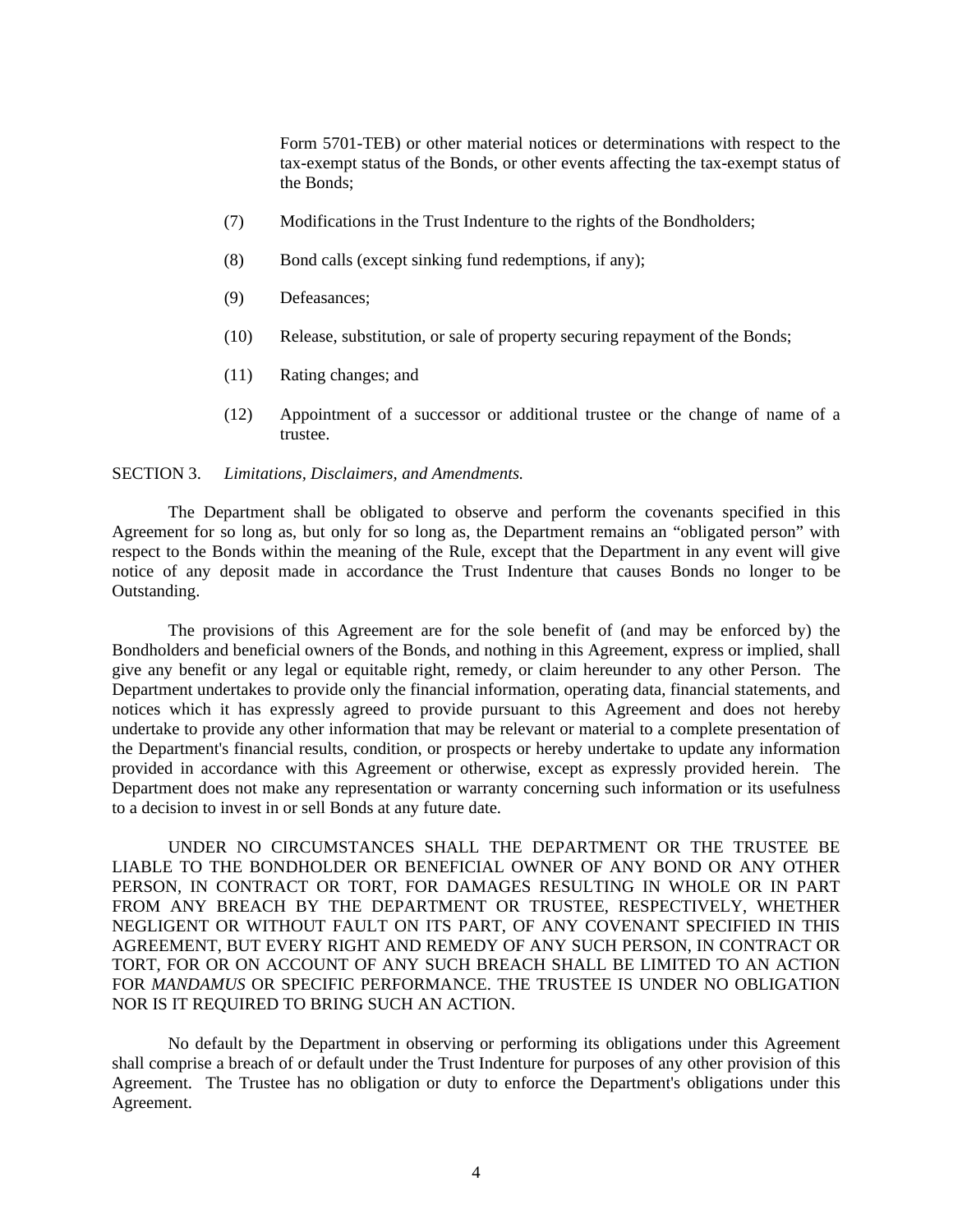Nothing in this Agreement is intended or shall act to disclaim, waive, or otherwise limit the duties of the Department under federal and state securities laws.

The provisions of this Agreement may be amended with the written consent of the Department and Trustee from time to time to adapt to changed circumstances that arise from a change in legal requirements, a change in law, or a change in the identity, nature, status, or type of operations of the Department, but only if (1) the provisions of this Agreement, as so amended, would have permitted an underwriter to purchase or sell Bonds in the primary offering of the Bonds in compliance with the Rule, taking into account any amendments or interpretations of the Rule since such offering as well as such changed circumstances and (2) either (a) the Holders of a majority in aggregate principal amount (or any greater amount required by any other provision of this Agreement that authorizes such an amendment) of the Outstanding Bonds consent to such amendment or (b) an entity that is unaffiliated with the Department (such as nationally recognized bond counsel) determines that such amendment will not materially impair the interests of the Bondholders and beneficial owners of the Bonds and is permitted by the terms of this Agreement. If the Department so amends the provisions of this Agreement in connection with the financial information or operating data which it is required to disclose under Section 1 hereof, the Department shall provide a notice of such amendment to be filed in accordance with Section 2(b) hereof, together with an explanation, in narrative form, of the reason for the amendment and the impact of any change in the type of financial information or operating data to be provided by the Department pursuant to the terms of this Agreement. The Department may also amend or repeal the provisions of this Agreement if the SEC amends or repeals the applicable provisions of the Rule or a court of final jurisdiction enters judgment that such provisions of the Rule are invalid, but only if and to the extent that the provisions of this sentence would not prevent an underwriter from lawfully purchasing or selling Bonds in the primary offering of the Bonds.

#### SECTION 4. *Duties, Immunities and Liabilities of Trustee.*

Article IX of the Trust Indenture is hereby made applicable to this Agreement as if this Agreement were (solely for this purpose) contained in the Trust Indenture. The Trustee shall have only such duties as are specifically set forth in this Agreement and no implied covenants shall be read into this Agreement against the Trustee. Nothing in this Agreement shall be construed to mean or imply that the Trustee is an "obligated person" under the Rule. The Trustee shall have no obligation to make the disclosure required herein with respect to the Bonds or the Department or any other matter except as expressly provided herein. The fact that the Trustee may have a banking relationship with the Department or any Person with whom the Department contracts in connection with the transactions described in the Trust Indenture, apart from the relationship created by the Trust Indenture or this Agreement, shall not be construed to mean that the Trustee or a Responsible Officer thereof has actual knowledge of any event described in Section 2(e) above except as may be provided by written notice to the Trustee pursuant to this Agreement or the Trust Indenture. The Trustee shall in no event incur any liability with respect to (i) any action taken or omitted to be taken in good faith upon advice of legal counsel given with respect to any questions relating to the duties and responsibilities of the Trustee hereunder, or (ii) any action taken or omitted to be taken in reliance upon any document delivered to the Trustee and believed to be genuine and to have been signed or presented by the proper party or parties. The Trustee may from time to time consult with legal counsel of its own choosing in the event of any disagreement or controversy, or question or doubt as to the construction of any of the provisions hereof or its duties hereunder, and it shall incur no liability and shall be fully protected in acting in good faith upon the advice of such legal counsel.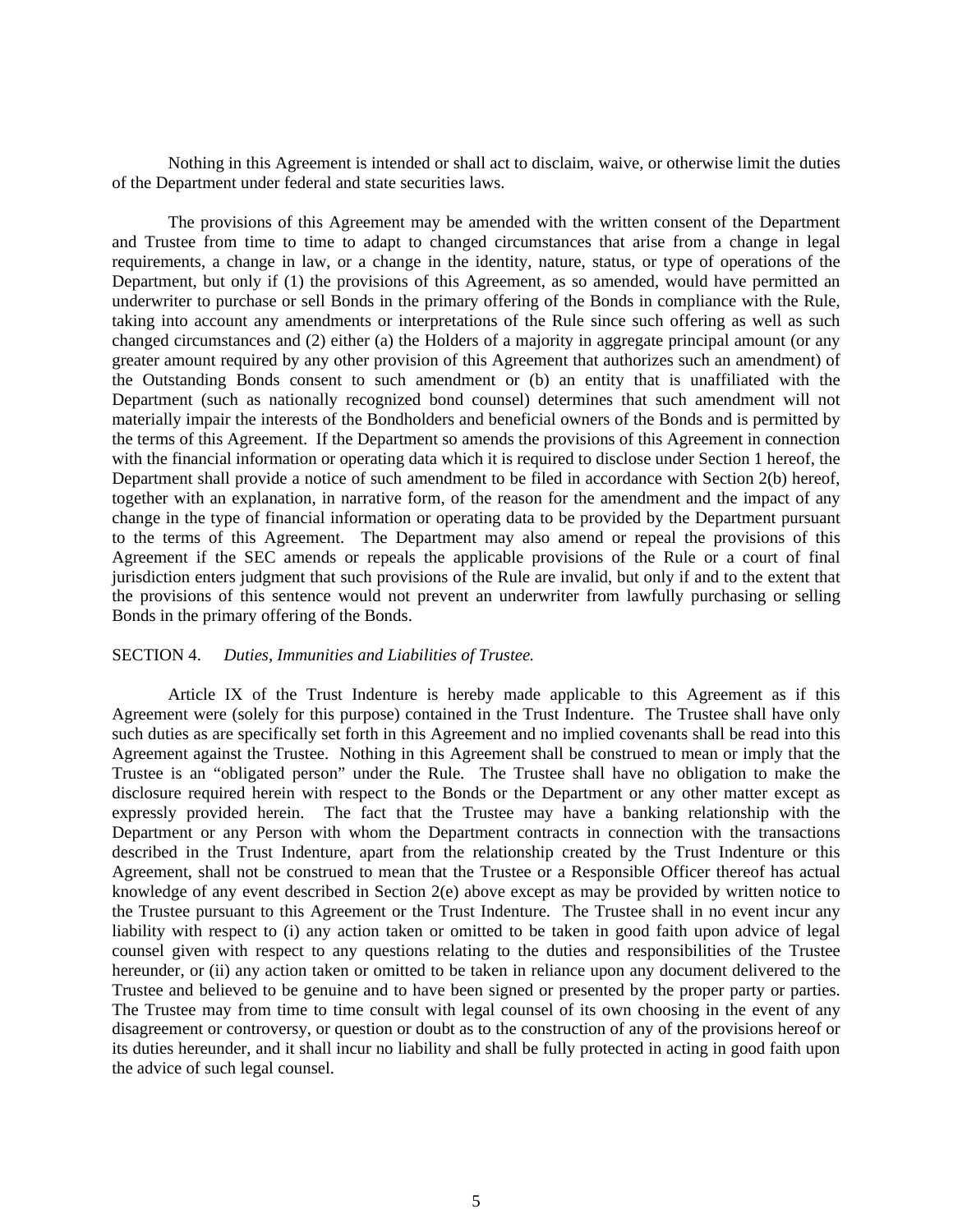### SECTION 5. *Definitions.*

As used in this Agreement, the following terms have the meanings ascribed to such terms below:

"*Department Disclosure Representative*" means the Compliance and Disclosure Manager of the Department or a designee, or such other officer or employee as the Department shall designate in writing to the Trustee from time to time.

"*MSRB*" means the Municipal Securities Rulemaking Board and any successor to its duties.

*"Responsible Officer"* means, when used with respect to the Trustee, the president, any vice president, any corporate trust officer or assistant corporate trust officer, or any other officer of the Trustee within its Corporate Trust Department customarily performing functions similar to those performed by any of the above-designated officers, and in each case, who is working at the designated office of the Trustee, and also means, with respect to a particular corporate trust matter, any other officer of the Trustee to whom such matter is referred because of his or her knowledge of or familiarly with a particular subject.

"*Rule*" means SEC Rule 15c2-12, as amended from time to time.

"*SEC*" means the United States Securities and Exchange Commission and any successor to its duties.

SECTION 6. *Miscellaneous*.

#### A. Representations.

Each of the parties hereto represents and warrants to each other party that (i) it has duly authorized the execution and delivery of this Agreement by the officers of such party whose signatures appear on the execution pages hereto, (ii) it has all requisite power and authority to execute, deliver and perform this Agreement under applicable law and any resolutions or other actions of such party now in effect, (iii) the execution and delivery of this Agreement, and performance of the terms hereof, do not and will not violate any law, regulation, ruling, decision, order, indenture, decree, agreement or instrument by which such party is bound, and (iv) such party is not aware of any litigation or proceeding pending, or, to the best of such party's knowledge, threatened, contesting or questioning its existence, or its power and authority to enter into this Agreement, or its due authorization, execution and delivery of this Agreement, or otherwise contesting or questioning the issuance of the Bonds.

### B. Governing Law.

This Agreement shall be governed by and interpreted in accordance with the laws of the State of Texas and applicable federal law.

## C. Severability.

If any provision hereof shall be held invalid or unenforceable by a court of competent jurisdiction, the remaining provisions hereof shall survive and continue in full force and effect.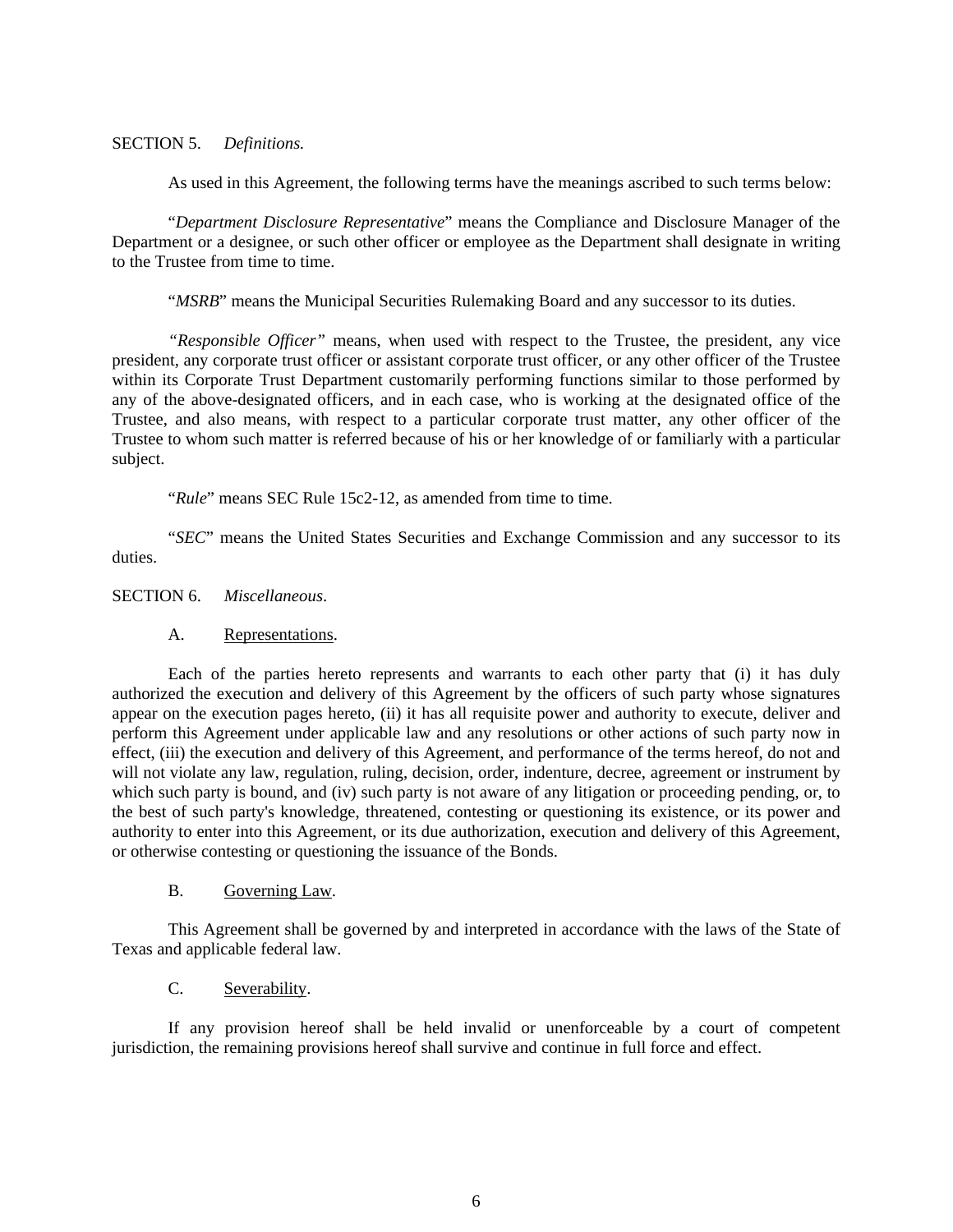# D. Counterparts.

This Agreement may be executed in one or more counterparts, each and all of which shall constitute one and the same instrument.

*[THE REMAINDER OF THIS PAGE IS INTENTIONALLY LEFT BLANK.]*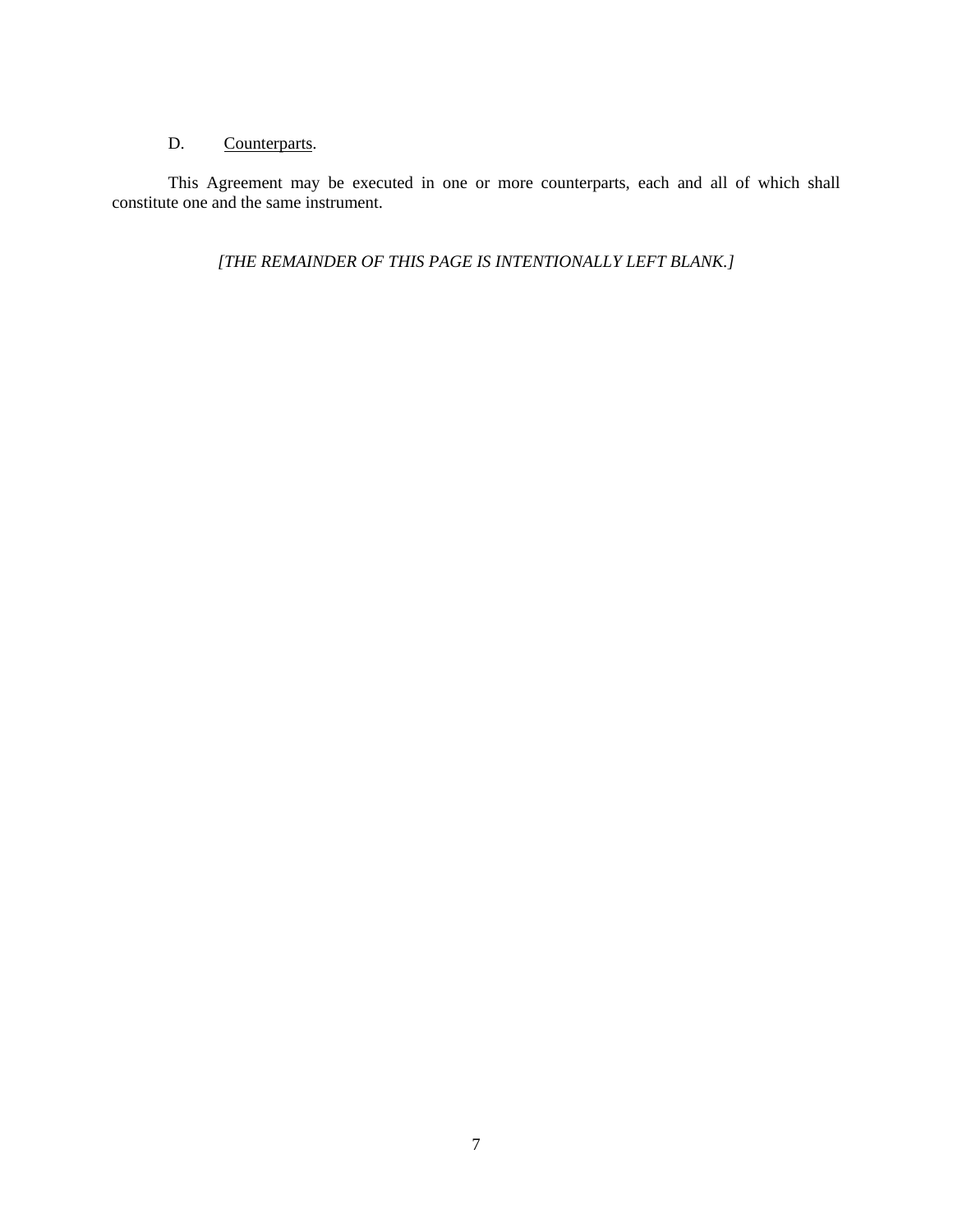IN WITNESS WHEREOF, the Department and the Trustee have each caused their duly authorized officers to execute this Agreement as of the day and year first above written.

# TEXAS DEPARTMENT OF HOUSING AND COMMUNITY AFFAIRS

By: \_\_\_\_\_\_\_\_\_\_\_\_\_\_\_\_\_\_\_\_\_\_\_\_\_\_\_\_\_\_\_\_

 Director of Bond Finance and Chief Investment Officer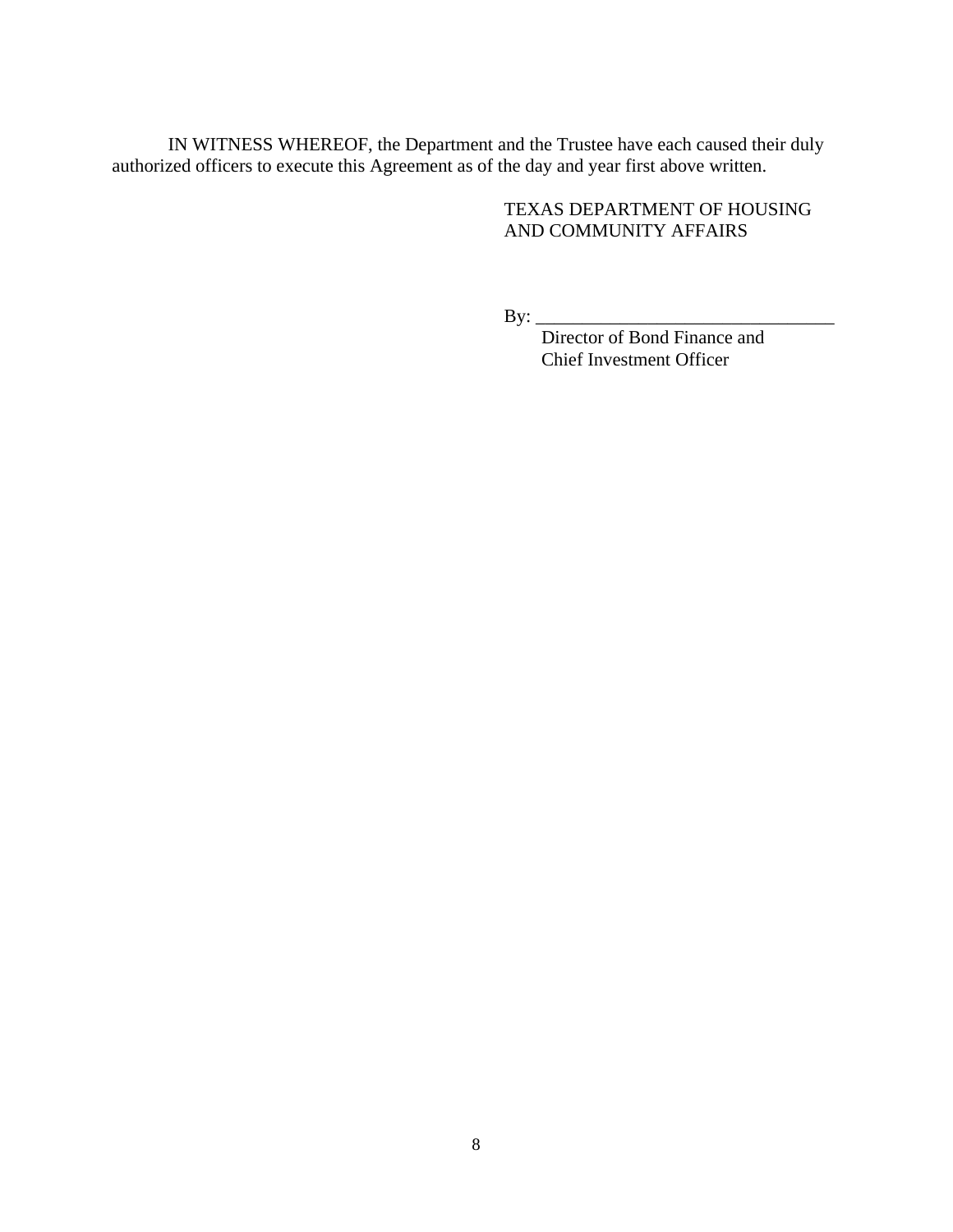THE BANK OF NEW YORK MELLON TRUST COMPANY, N.A., as Trustee

By: \_\_\_\_\_\_\_\_\_\_\_\_\_\_\_\_\_\_\_\_\_\_\_\_\_\_\_\_\_\_\_ Authorized Officer